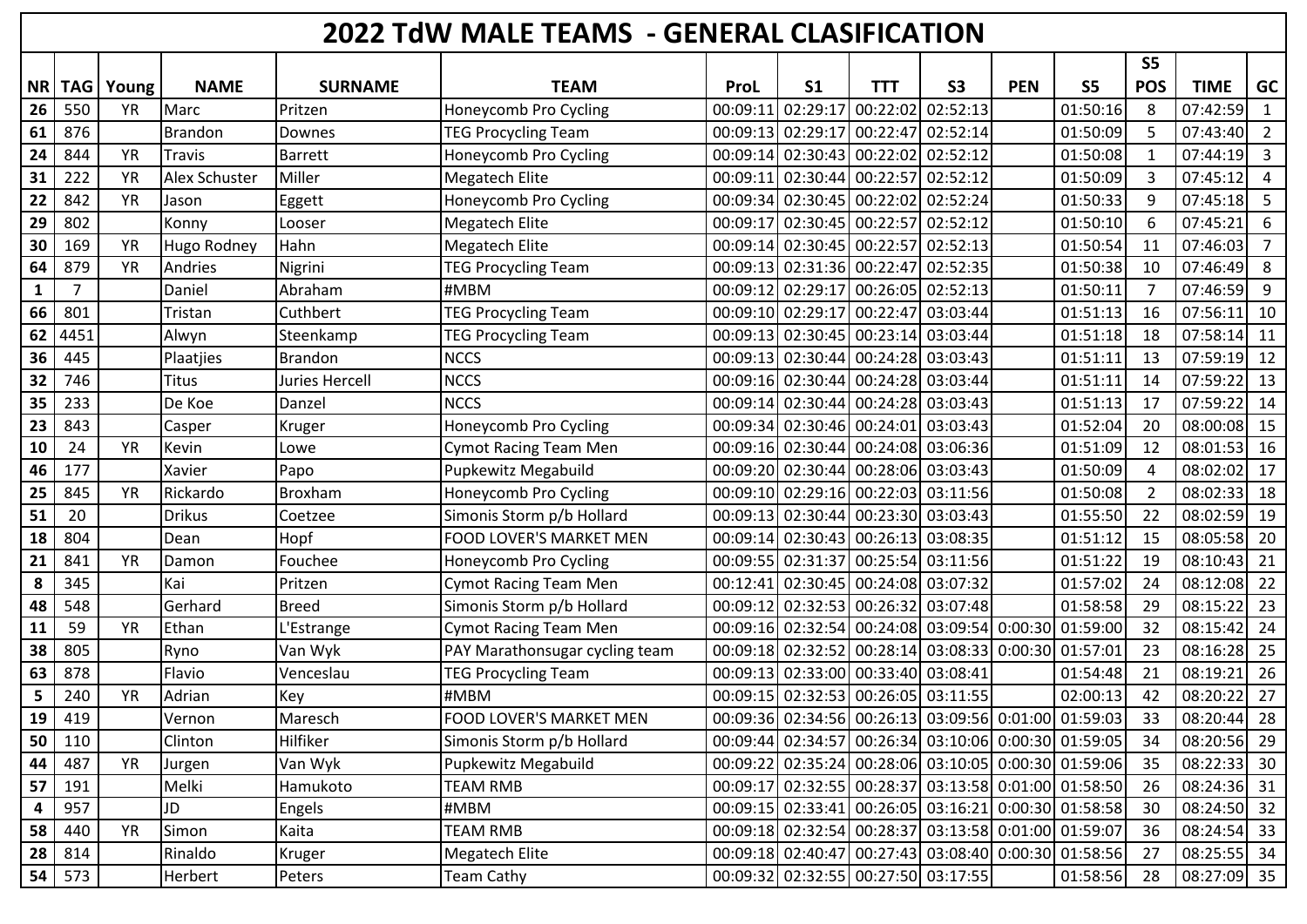| 7            | 471 |           | Jurgen         | Sander             | <b>Cymot Racing Team Men</b>   |            |                            | 00:09:54 02:32:55 00:28:36 03:16:20 0:01:00 02:00:55 |            |            | 44 | 08:29:39 | 36      |
|--------------|-----|-----------|----------------|--------------------|--------------------------------|------------|----------------------------|------------------------------------------------------|------------|------------|----|----------|---------|
| 34           | 213 |           | Eiseb          | Makenzy            | <b>NCCS</b>                    |            |                            | 00:09:17 02:37:12 00:25:25 03:20:02 0:00:30 01:59:20 |            |            | 38 | 08:31:46 | 37      |
| 16           | 26  |           | <b>COBUS</b>   | <b>SMIT</b>        | <b>CYMOT Racing Team Vets</b>  |            |                            | 00:09:30 02:34:52 00:26:38 03:21:38 0:00:30 01:58:59 |            |            | 31 | 08:32:07 | 38      |
| 15           | 526 | <b>YR</b> | Jg             | Van der Westhuizen | <b>CYMOT Racing Team Vets</b>  |            |                            | 00:09:27 02:40:47 00:26:38 03:21:01 0:00:30 01:58:50 |            |            | 25 | 08:37:12 | 39      |
| $\mathbf{2}$ | 142 |           | Tyrone         | Kotze              | #MBM                           |            |                            | 00:09:30 02:34:12 00:27:34 03:25:34 0:00:30 02:00:37 |            |            | 43 | 08:37:57 | 40      |
| 13           | 15  |           | Fanie          | Steenkamp          | <b>CYMOT Racing Team Vets</b>  |            |                            | 00:09:36 02:41:46 00:26:38 03:20:30 0:00:30 01:59:17 |            |            | 37 | 08:38:18 | 41      |
| 17           | 343 |           | John           | Valentin           | <b>FOOD LOVER'S MARKET MEN</b> |            |                            | 00:09:30 02:40:37 00:28:26 03:25:32 0:01:00 01:59:26 |            |            | 39 | 08:44:31 | 42      |
| 68           | 880 |           | Paul           | Hilliard           | <b>FOOD LOVER'S MARKET MEN</b> |            |                            | 00:09:38 02:42:38 00:34:53 03:20:31                  |            | 01:59:31   | 40 | 08:47:11 | 43      |
| 65           | 880 |           | Charles        | Lenczek            | <b>TEG Procycling Team</b>     |            |                            | 00:09:38 02:42:38 00:34:53 03:20:31                  |            | 01:59:31   | 41 | 08:47:11 | 44      |
| 52           | 102 |           | Heiko          | Diehl              | Simonis Storm p/b Hollard      |            |                            | 00:09:17 02:34:55 00:29:51 03:16:21 0:00:30 02:18:25 |            |            | 47 | 08:49:19 | 45      |
| 43           | 494 |           | Theo           | Klein              | Pupkewitz Megabuild            |            |                            | 00:09:27 02:41:45 00:28:06 03:50:40 0:01:00 02:14:29 |            |            | 45 | 09:25:27 | 46      |
| 39           | 459 | <b>YR</b> | Simon          | Johannes           | PAY Marathonsugar cycling team |            |                            | 00:09:38 02:47:08 00:28:14 03:50:39 0:01:00          |            | 02:18:23   | 46 | 09:35:02 | 47      |
| 45           | 351 |           | Lester         | Meyer              | Pupkewitz Megabuild            |            |                            | 00:09:39 02:49:35 00:31:34 03:49:39 0:01:00 02:28:37 |            |            | 48 | 09:50:04 | 48      |
| 53           | 803 |           | Piet           | Laubscher          | <b>Team Cathy</b>              |            |                            | 00:09:48 02:41:46 00:28:18 03:20:30 0:01:00          |            | <b>DNF</b> |    |          | DNF DNF |
| 40           | 208 |           | Jafet          | Amukushu           | PAY Marathonsugar cycling team |            |                            | 00:09:37 02:32:55 00:28:14 03:16:21 0:01:00          |            | <b>DNS</b> |    |          | DNF DNF |
| 20           | 505 |           | Konrad         | <b>Marais</b>      | <b>FOOD LOVER'S MARKET MEN</b> |            |                            | 00:10:07 02:45:45 00:29:49 03:51:50                  |            | <b>DNS</b> |    |          | DNF DNF |
| 3            | 325 |           | Willie         | Junius             | #MBM                           | 00:09:29   | <b>DNS</b>                 | <b>DNS</b>                                           | <b>DNS</b> | <b>DNS</b> |    |          | DNF DNF |
| 12           | 52  |           | Pierre         | Knoetze            | <b>CYMOT Racing Team Vets</b>  | 00:09:37   | <b>DNS</b>                 | <b>DNS</b>                                           | <b>DNS</b> | <b>DNS</b> |    |          | DNF DNF |
| 47           | 104 |           | Gerhard        | Mans               | Simonis Storm p/b Hollard      |            |                            | 00:09:14 02:30:44 00:23:30                           | <b>DNS</b> | <b>DNS</b> |    |          | DNF DNF |
| 49           | 101 |           | Ingram         | Cuff               | Simonis Storm p/b Hollard      |            |                            | 00:09:18 02:30:45 00:23:30                           | <b>DNS</b> | <b>DNS</b> |    |          | DNF DNF |
| 6            | 168 | <b>YR</b> | Daniel         | Hahn               | <b>Cymot Racing Team Men</b>   |            |                            | 00:09:13 02:31:36 00:24:08                           | <b>DNF</b> | <b>DNS</b> |    |          | DNF DNF |
| 67           | 298 |           | Heinrich       | Kohne              | <b>FOOD LOVER'S MARKET MEN</b> | 00:09:11   |                            | $\vert$ 02:32:53 00:26:13                            | <b>DNF</b> | <b>DNS</b> |    |          | DNF DNF |
| 56           | 312 |           | Jacques        | Van Zyl            | <b>Team Cathy</b>              |            |                            | 00:09:30 02:32:55 00:27:50                           | <b>DNS</b> | <b>DNS</b> |    |          | DNF DNF |
| 33           | 586 |           | Wilbard        | Shoopala           | <b>NCCS</b>                    |            | 00:09:55 03:01:26          | <b>DNF</b>                                           | <b>DNF</b> | <b>DNF</b> |    |          | DNF DNF |
| 14           | 112 | <b>YR</b> | Anton          | Engling            | <b>CYMOT Racing Team Vets</b>  |            | 00:09:38 02:42:39 00:28:57 |                                                      | <b>DNF</b> | <b>DNS</b> |    |          | DNF DNF |
| 59           | 192 | <b>YR</b> | Tuhafeni       | Hamundjebo         | <b>TEAM RMB</b>                |            | 00:09:36 02:44:06 00:28:37 |                                                      | <b>DNF</b> | <b>DNS</b> |    |          | DNF DNF |
| 27           | 8   |           | Hans           | Du Toit            | Megatech Elite                 |            | 00:09:26 02:45:46 00:27:44 |                                                      | <b>DNS</b> | <b>DNS</b> |    |          | DNF DNF |
| 55           | 311 |           | Jaco           | Hanekom            | <b>Team Cathy</b>              |            |                            | 00:12:58 02:44:02 00:27:50                           | <b>DNS</b> | <b>DNS</b> |    |          | DNF DNF |
| 42           | 578 |           | Ettiene        | Steenkamp          | Pupkewitz Megabuild            |            | 00:09:48 03:05:53 00:32:29 |                                                      | <b>DNF</b> | <b>DNS</b> |    |          | DNF DNF |
| 41           | 349 |           | Matt           | Husselmann         | Pupkewitz Megabuild            |            | 00:10:30 03:26:03 00:33:07 |                                                      | <b>DNF</b> | <b>DNS</b> |    |          | DNF DNF |
| 37           | 370 |           | Jo Joe         | Hamunyela          | <b>NCCS</b>                    | <b>DNS</b> | <b>DNS</b>                 | <b>DNS</b>                                           | <b>DNS</b> | <b>DNS</b> |    |          | DNS DNS |
| 9            | 148 |           | <b>Bergran</b> | Jensen             | <b>Cymot Racing Team Men</b>   | <b>DNS</b> | <b>DNS</b>                 | <b>DNS</b>                                           | <b>DNS</b> | <b>DNS</b> |    |          | DNS DNS |
| 60           | 780 |           | Maruen         | Kleopas            | <b>TEAM RMB</b>                | <b>DNS</b> | <b>DNS</b>                 | <b>DNS</b>                                           | <b>DNS</b> | <b>DNS</b> |    |          | DNS DNS |
|              |     |           |                |                    |                                |            |                            |                                                      |            |            |    |          |         |
|              |     |           |                |                    |                                |            |                            |                                                      |            |            |    |          |         |
|              |     |           |                |                    |                                |            |                            |                                                      |            |            |    |          |         |
|              |     |           |                |                    |                                |            |                            |                                                      |            |            |    |          |         |
|              |     |           |                |                    |                                |            |                            |                                                      |            |            |    |          |         |
|              |     |           |                |                    |                                |            |                            |                                                      |            |            |    |          |         |